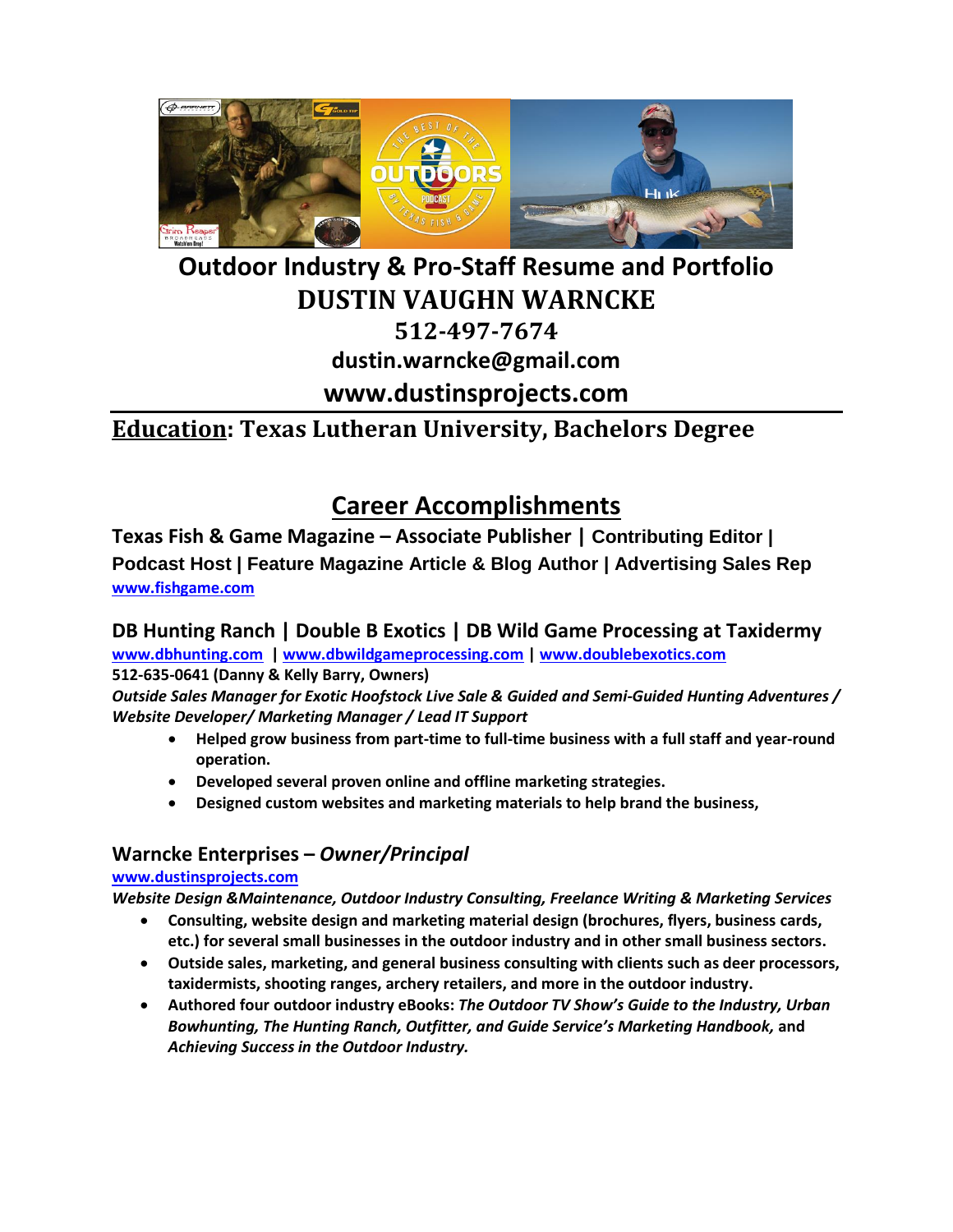

## **Current Pro-Staff Positions**

### **Grim Reaper Broadheads – Pro Staff & Field Staff**

**[www.grimreaperbroadheads.com](http://www.grimreaperbroadheads.com/)**

- **Promoted and marketed to numerous hunters in Texas, Michigan, Oklahoma and other states as part of Pro-Staff and Field Staff program.**
- **Filmed, edited, and produced video testimonials as well as product segments and featured Grim Reaper Broadheads on numerous self-filmed hunting videos, articles/blogs and podcasts.**

### **Gold Tip – Co-op Shooting Staff**

**[www.goldtip.com](http://www.goldtip.com/)**

• **Promoting GT arrows and bolts to numerous audiences through social media, podcasts, video, articles/blogs and in-person at numerous archery events.**

### **GARQUEST Bowfishing Guide Service – Pro Staff, Marketing & Website Manager [www.garquest.com](http://www.garquest.com/)**

**(254) 931-3474**

- **Helped grow business by maximizing marketing efforts online and offline in numerous areas in and around the state of Texas.**
- **Re-designed and re-launched website twice.**
- **Marketed business through written articles, video productions, podcasts, TV show partnerships and more.**

## **Strengths**

- **Professional Writing and Copy Editing Skills**
- **Frequent Article/Blog Contributor to Multiple Outlets**
- **Advanced HTML and Wordpress Platform Web Design and Editing Capabilities**
- **Professional Public Speaker/Presenter**
- **Authority in Several Styles of Shooting Hunting, Fishing, and Bowfishing with Specialties in Archery/Crossbows and Airguns**
- **Filming/Video Production/Editing Skills**
- **Over 18 years in Straight Commission Sales and Marketing in Multiple Industries for both Products and Services**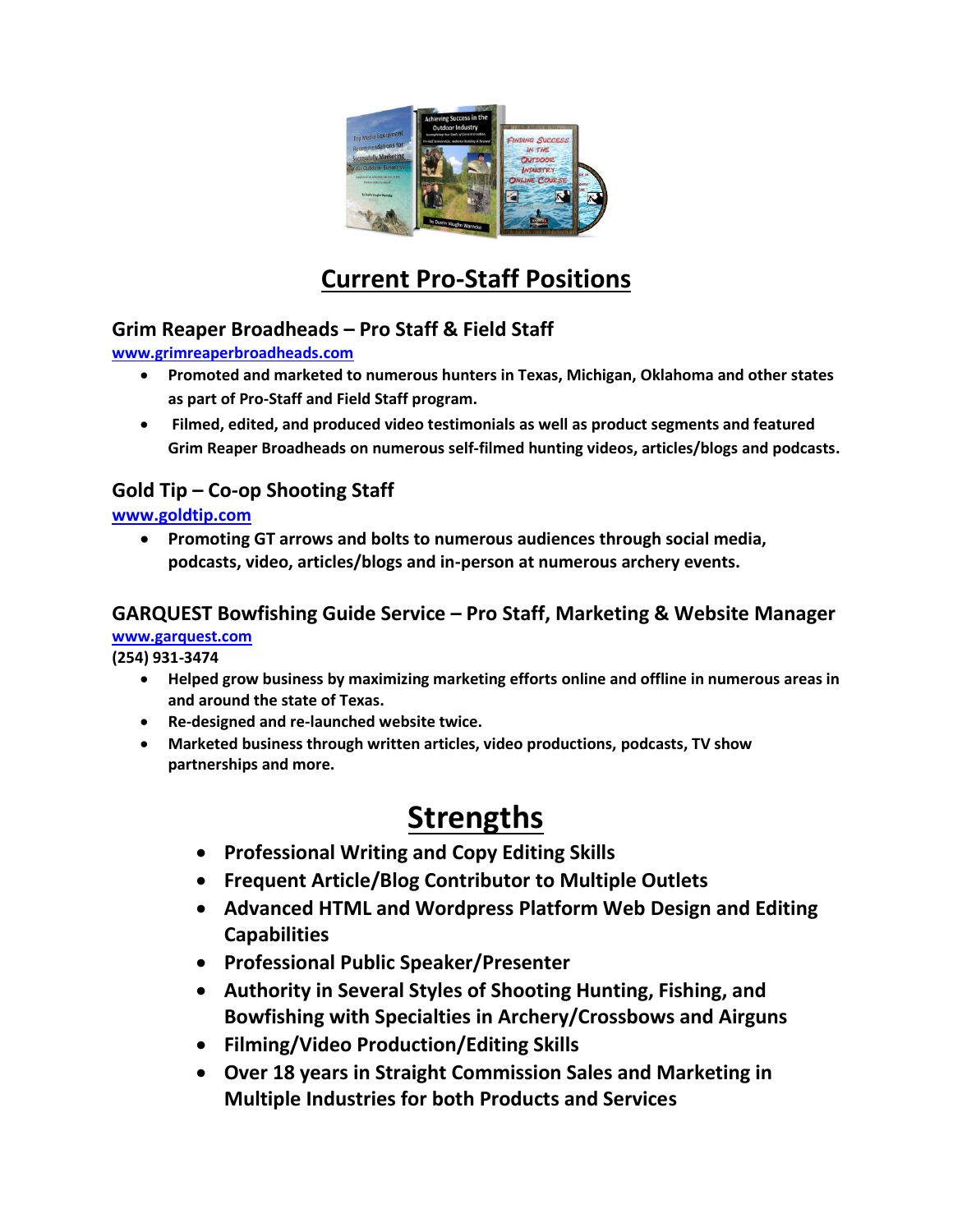

# **Past Experience**

### **Big Game Online Magazine – Contributing Feature Editor**

**<http://www.biggamemagazine.com/>**

• **Feature article contributor.**

### **Global Outfitters Outdoor University – Contributing Editor**

- **Feature article/blog contributor for bowfishing and other outdoor industry topics spanning over 28 different blog sites.**
- **Inside sales and marketing services for outdoor industry companies including e-mail blasts, banner ads, Sporting Deal News, product promotions, and more.**

### **DK Outdoor Adventures – Hunting & Fishing Charter Broker/Outdoor TV Show Platform Development**

- **Team leader and broker of hunting and fishing trips for the DKOA network of outfitters and guide services.**
- **Consultant, recruiter, and team leader for Web TV platform viewable on virtually all types of computers and mobile devices [\(www.dkoutdoortv.com\)](http://www.dkoutdoortv.com/).**
- **Featured TV show host.**

### **The Hunting Channel Online – Affiliate Program Director**

#### **[www.thehuntingchannelonline.com](http://www.thehuntingchannelonline.com/)**

- **Consulted and advised on the development of the re-launched THCO web-TV platform, viewable on virtually all types of computers and mobile devices.**
- **Marketing to outdoor TV shows and website affiliates to join the THCO affiliate network for marketing to subscribers and selling products.**
- **Produced several training videos and marketing tools helping TV shows, bloggers, and other website affiliates to learn how the affiliate program works and how to market on their website, social media, and other outlets to their audience.**

### **VarmintLights.com – Pro-Staff**

*Product Consulting/ Advisor*

• **Collaborated and consulted on development of products, accessories, and retail packaging in new business start-up phase.**